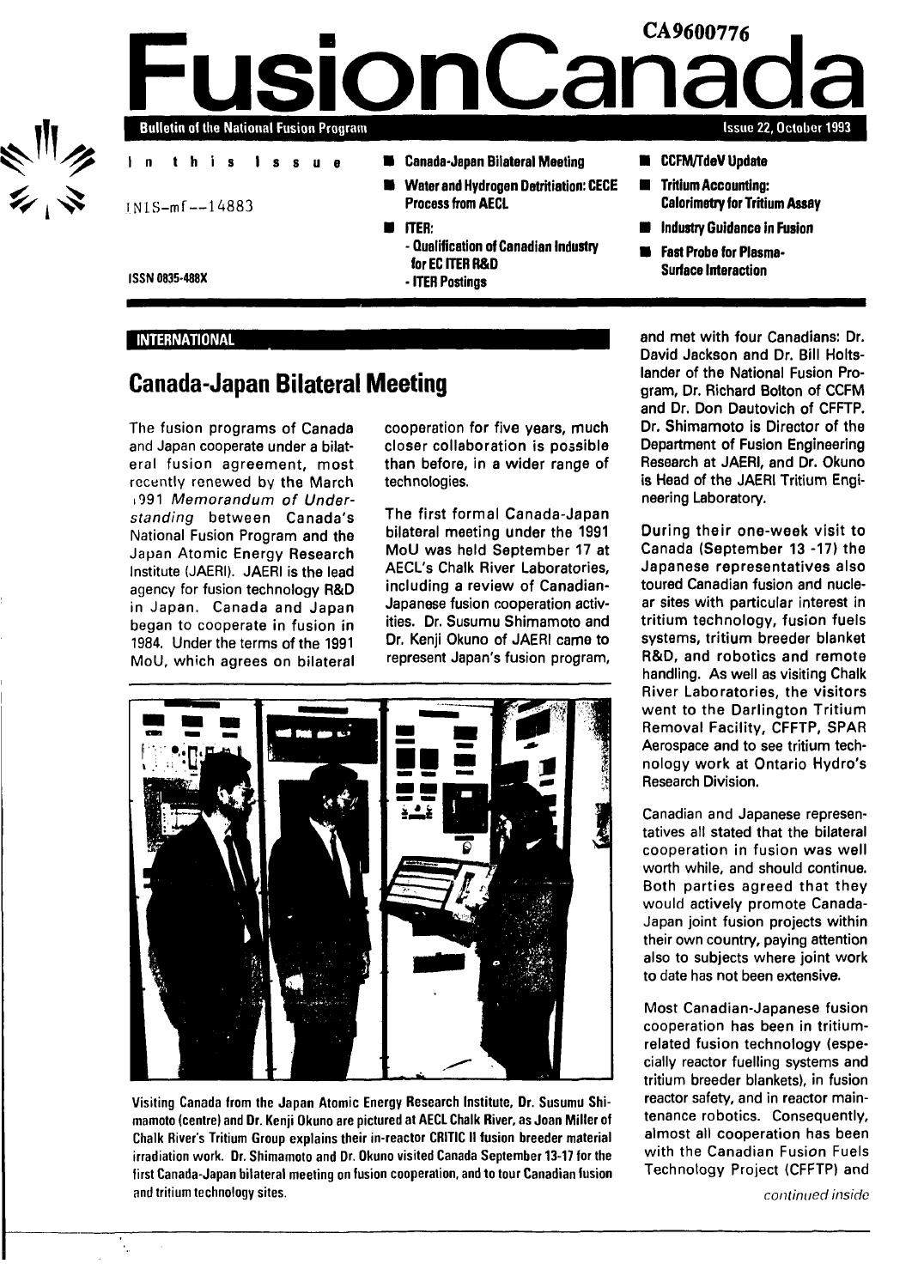# ミニシ

# **Canada-Japan Bilateral Meeting** continued EDUCATION/RESEARCH

associated agencies and companies. All bilateral cooperation has been with various groups and departments in JAERI, at its Naka and Tokai research establishments. Altogether, 14 Canadian agencies have worked in cooperative projects. In addition to formal cooperation under the MoU, there has been Canada-Japan cooperation in fundamental fusion research at the university level.

Canada-Japan cooperation over the last three years has embraced 13 individual topics, including projects still ongoing. The collaborations, led by CFFTP on the Canadian side, include those in the table below.

Although Centre canadien de fusion magnétique (CCFM) has exchanged scientists with Japanese sites (JAERI), circumstances have been such that there has been as yet little formal cooperation to date in plasma physics. Both Parties agreed to promote increased cooperation in this area.

More information from Bill Holtslander, National Fusion Program (see Contact Data).

| <b>Canadian Agencies</b><br>(besides CFFTP)<br>collaborating with JAERI            | <b>Subject Area</b>                                                                                                               |
|------------------------------------------------------------------------------------|-----------------------------------------------------------------------------------------------------------------------------------|
| <b>AECL Chalk River</b><br>Univ. Manitoba                                          | Ceramic breeder blanket technology:<br>- Ceramic breeder blanket design<br>- Test and characterize ceramic<br>breeder pebble beds |
| McMaster Univ.                                                                     | Deuterium behaviour in beryllium.                                                                                                 |
| <b>SPAR Aerospace</b>                                                              | Control systems for fusion reactor<br>maintenance robotics.                                                                       |
| Ontario Hydro International<br><b>AECL Chalk River</b>                             | Tritium packaging and transport;<br>Design review and licensing of<br>Japanese tritium container.                                 |
| <b>AECL Chalk River</b>                                                            | Fusion neutronics - tritium production<br>rates in breeders.                                                                      |
| Ontario Hydro<br><b>Research Division</b>                                          | Test large Japanese reactor coolant<br>pump on Canadian test facility.                                                            |
| Univ. Toronto Inst. for<br>Aerospace Studies                                       | Plasma-facing materials; tritium<br>diffusion in graphite.                                                                        |
| <b>Stern Laboratories</b>                                                          | Experiments and tests - Loss of<br>coolant & loss of vacuum reactor<br>accidents (Part of IEA ESE program).                       |
| <b>AECL Chalk River</b><br>Ontario Hydro (Research<br>& Health Services Divisions) | Joint experiments and modelling in<br>environmental tritium behaviour<br>(Part of IEA ESE program).                               |
| <b>AECL Chalk River</b>                                                            | In-reactor ceramic breeder material<br>tests (Part of IEA BEATRIX II breeder<br>materials program).                               |

# **Fast in-situ tokamak surface analysis**

#### **New Ph.D.: On-tokamak analysis of biasable ion collection probe by laser desorption.**

A new, fast, surface collection analysis diagnostic has been developed by Houyang Guo during his Ph.D. program research on TdeV. Dr. Guo received his Ph.D. this summer from INRS Énergie et Materiaux, which is part of Université du Québec and a partner in CCFM/TdeV. CCFM and INRS have a mandate to train fusion researchers: the students can do all their thesis research using the TdeV tokamak.

The probe technique Dr. Guo developed, under the supervision of Prof. Bernard Terreault, analyses hydrogen isotope fluxes in tokamak edge plasmas, by in-situ laser desorption of ions collected on silicon, beryllium and carbon surface probes. Desorbed ion populations are analyzed immediately by mass spectrometry. The probe collection surfaces can be electrically biased relative to the plasma. Analysis time is about 1-2 minutes.

The technique is particularly useful for rapidly analyzing hydrogen recycling on interior tokamak surfaces under varying conditions. Such quickly generated information can be very useful to tokamak operators and experimenters, for example during tokamak wall conditioning and hydrogen absorption or fuelling experiments.

Surface probes have long been used to study deposition of hydrogen and impurities on tokamak plasma walls. Traditionally, analysis of collection probes has been slow, involving off-line methods such as nuclear microanalysis in laboratories after removing a probe from the tokamak. In contrast, Dr. Guo's laser desorption analysis technique allows rapid analysis, in the interval between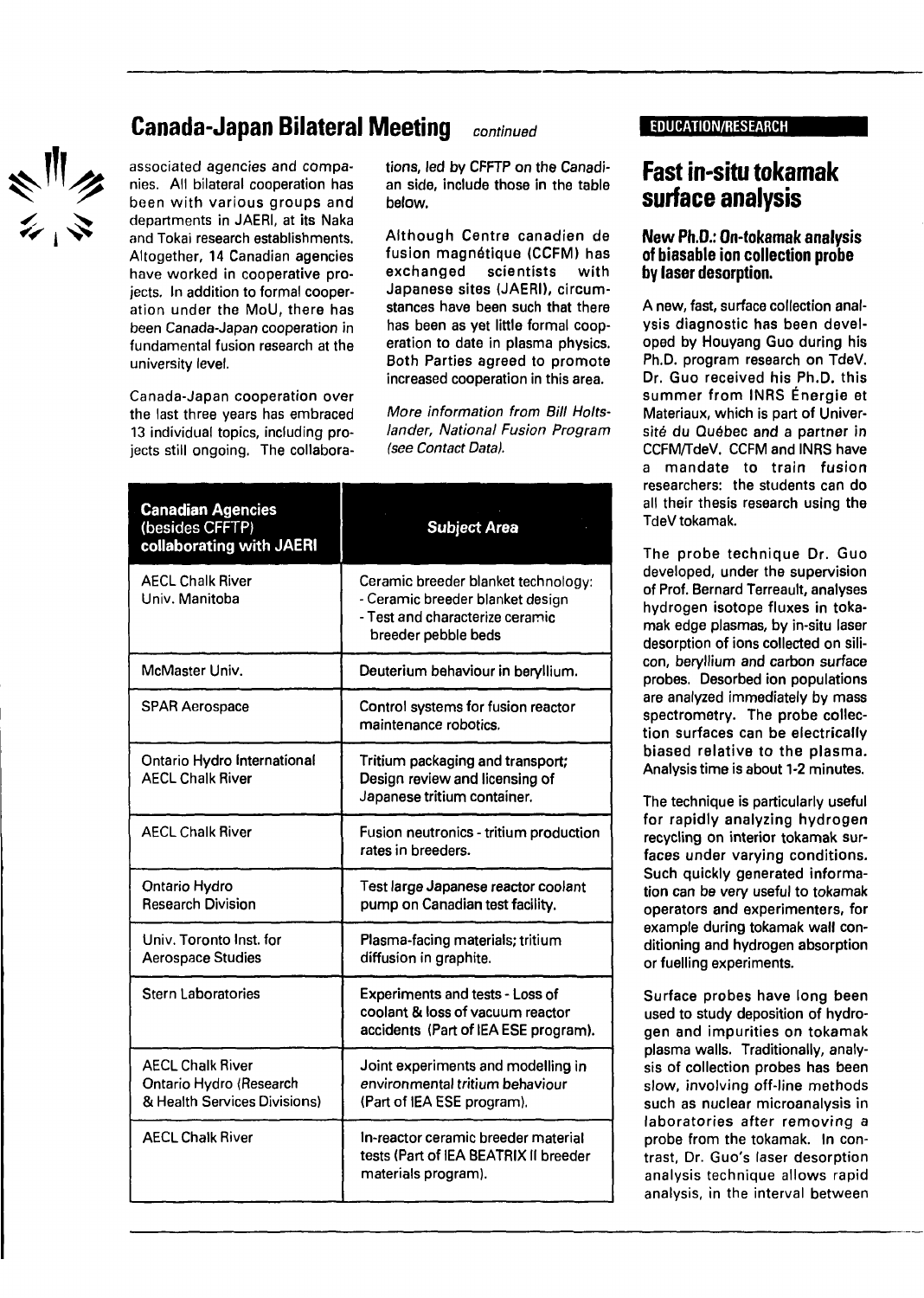the Advisory Committee of Centre canadien de fusion magnétique (CCFM). Dr. Joseph Wright of Xerox Corporation and Dr. Leonard Bolger of The Canadian Institute for Advanced Research (CIAR) have joined the Steering Committee of the Canadian Fusion Fuels Technology Project (CFFTP). Both CFFTP and CCFM consider it important to involve industry in fusion R&D and the transfer of fusion technologies to industry.

CFFTP's Steering Committee is responsible for strategic guidance of CFFTP, and approval of its programs. Dr. Wright is Vice President and Centre Manager of the Xerox Research Centre of Canada. Among his responsibilities, he leads the worldwide materials research activities for Xerox Corporation. Dr. Wright also has a special interest in the management of technology. Dr. Bolger is a Vice President of CIAR. Before joining CIAR, he was a Vice President of Shell Canada and President of Shell Canada Chemical Co. He brings expertise in international business development, and the management of research and technology. He is a member of Canada's Conference Board Committee on Science and Technology, and a member of the National Research Council Committee on Artificial Intelligence.

CCFM's Advisory Committee, made up of senior scientists and researchers, reviews the scientific programs of CCFM, and makes strategic recommendations for exploitation of the TdeV tokamak experiment. In addition to being a distinguished physicist, Dr. Kerwin brings the Committee his expertise in research management. Before joining the Space Agency in 1989, he had been President of the National Research Council of Canada and before that was Rector of Laval University.

The Board of Directors of CCFM also has members who bring highlevel management expertise from outside the fusion community. Board Chairman Raymond Pinard was Executive Vice President and Chief Operating Officer of Domtar Inc., a major Canadian manufacturer of papers and related products. Dr. François Tavenas, who joined the Board in 1992, is Vice-President of McGill University. Paul Major joined the Board in 1991; until 1990, Mr. Major was an Assistant Vice-President of Bell Canada.

## **ITER**

# **Qualification of Canadian Industry for EC ITER R&D**

After a technical review process, Euratom has formally approved four groups of Canadian companies for participation in the Technology R&D Tasks of the ITER EDA to be undertaken by Europe. Each Group is qualified to participate in one of the fifteen Technology R&D tasks identified by Euratom. The four task areas are:

- **E** High power, high frequency (microwave) transmission lines (120-180 GHz).
- **Robotics: Qualification of stan**dards and tools.
- **E** Robotics: Transporters and end effectors.
- Tritium handling and atmosphere detritiation.

# **ITER Postings**

Dr. Paul-Henri Rebut recently approved the selection of two Canadian engineers to join the ITER Joint Central Team.

**Naka, Japan.** Otto Kveton from CFFTP joins the ITER Naka Co-Centre as a staff member of the Tritium Plant Group of the ITER Nuclear Technology Division at Naka.

**Garching, Germany.** Peter Ladd from CFFTP, already at Garching working on NET, was chosen as a team member of the ITER JCT Divertor and Plasma Interface Division at the Garching Co-Centre.

#### TRITIUM ACCOUNTING

# **Tritium Accounting by Calorimetry**

Using tritium quantities between 50 Curies and 50,000 Curies, field tests of a European tritium accounting calorimeter were carried out in August by the Tritium Group at AECL's Chalk River Laboratories. The tests were done on behalf of the ETHEL Tritium Laboratory, located at the Ispra Joint Research Centre in Italy. A.N. Technology Ltd. (ANTECH) of Ascot, England, developed the calorimeter specifically for ETHEL's tritium accounting requirements. The tests were witnessed by visitors from tritium facilities in Italy, Germany, the USA and Canada.

Accounting for tritium inventories is important for reasons of safety, security and cost. Calorimetry is emerging as a standard technique for tritium accounting, in parallel with the traditional method of pressure-volume-temperature-concentration (PVT-c) measurement. Calorimetry measures tritium contained in **a** closed container: the technique is non-intrusive, and assesses tritium quantity regardless of its physical or chemical form. Calorimetry can thus be used to directly assay tritiated liquids and solids, as well as elemental tritium.

Calorimeters determine the tritium quantity in a given vessel, which the calorimeter is specifically designed to hold. Tritium quantity is determined by measuring the tritium's nuclear decay energy, after that energy is transformed into heat by absorption of beta rays, emitted during tritium decay, within the tritium container structure. Decay power of tritium is 33.7 milliwatts per 1,000 curies of tritium, or 324 milliwatts per gram. Calorimeters should be calibrated specifically for each container type, because thermal characteristics may differ between designs. The ANTECH/ ETHEL calorimeter is designed to hold portable getter beds designed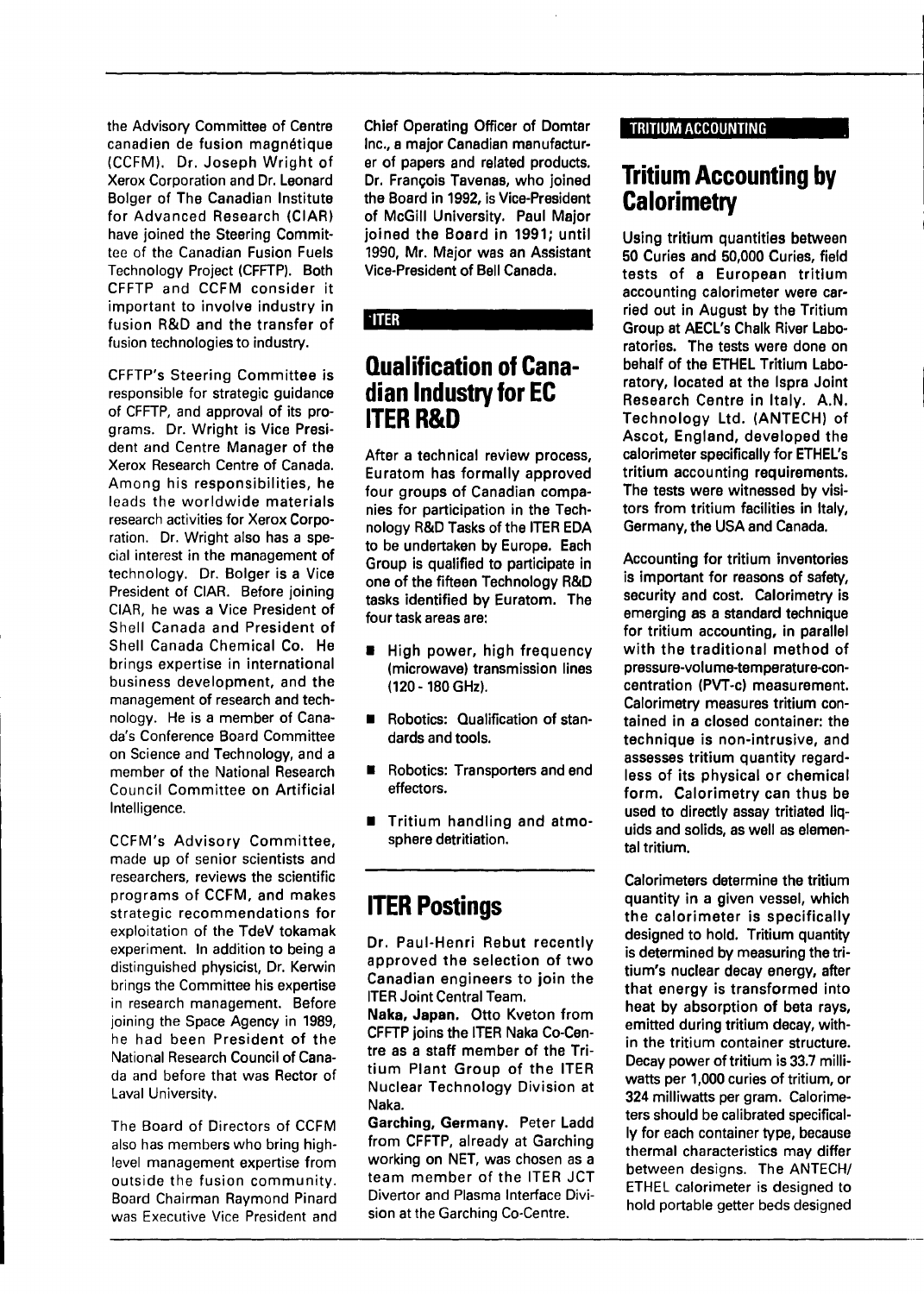**CCFM - Centre canadien de fusion magnétique**

# **CCFM/TdeV Update**

**The summer experimental campaign on the TdeV tokamak ended September 3. TdeV is now shut** down **to complete installation of the new radiofrequency lower** hybrid current drive **(LHCD) system. Other TdeV modifications** during this shutdown **include** addition of more **internal cooling to** prepare **for** longer **plasma pulses** with the added **1** MW **heat load** from the **LHCD** system.

During this **summer, the research** emphasis continued to be on plasma biasing, divertor performance and plasma edge behaviour. Biasing voltages reached ± **350** volts, and on occasion up to  $\pm$  400 volts. Results of the year's research on TdeV will be presented **at the** **November 1-5 meeting of the American Physical Society Plasma Physics Division in St. Louis, Mo.**

**The new compact toroid (CT) fueller was operated a few times on TdeV at about 20-30% of design CT injection energy; experimental time was not available for prolonged CT injection tests into TdeV plasmas. The low energy CT shots did not disrupt the tokamak plasma.**

**TdeV is expected to resume operation by December, with the LHCD functioning. The first LHCD radiofrequency (RF) injections into TdeV plasmas should be done before the new year. Experimental work on TdeV will resume in January. When FusionCanada went to press October 10, the microwave multijunction antenna for the LHCD had been assembled, and** vacuum tests and control system commissioning for it were in



Radiofrequency Current Drive for TdeV. **This** is **the Lower Hybrid Current Drive 3.7 GHz multijunction antenna installed on the TdeV tokamak in October. The antenna is unusually well instrumented, and should yield new data on multijunction antenna coupling into tokamak plasmas.**

**progress. The antenna is an advanced multijunction waveguide design, and its mouth is a 2 x 32 array of waveguide launcher elements with the mouth contoured to fit the plasma. The antenna has an unusually complete set of diagnostics, which will allow it to help verify LHCD plasma interaction models. Most often with multijunction antennas, the RF and plasma conditions at the antenna mouth are not known, so that exact parameters of RF-to-plasma coupling with such arrays can only be inferred. In addition to standard power measurement sensors, the TdeV antenna is instrumented to measure the power and phase of the RF energy at several points in the antenna mouth, where the RF is launched into the plasma. In addition, a set of seven Langmuir probes fitted onto the antenna mouth allows continual measurement of plasma density and potential. Consequently, the antenna** will yield **data for verification of multijunction antenna coupling** models.

The entire **LHCD** antenna is electrically isolated so **that the plasma** can be electrically biased while LHCD is **operating. There is the further** possibility **that plasma** biasing via the antenna may be possible.

FusionCanada **No.16, January** 1992, carried a **review of the TdeV** LHCD system.

More information: Research - Brian Gregory (514) 652-8729; **RF LHCD** - Yves Demers **<514) 652-8692.**

# **Industry Guidance in Fusion**

**Three senior figures from high** technology **organizations have** recently accepted **advisory roles** with Canadian **fusion centres. Dr.** Larkin **Kerwin, immediate Past** President of the Canadian Space Agency, has become Chairman of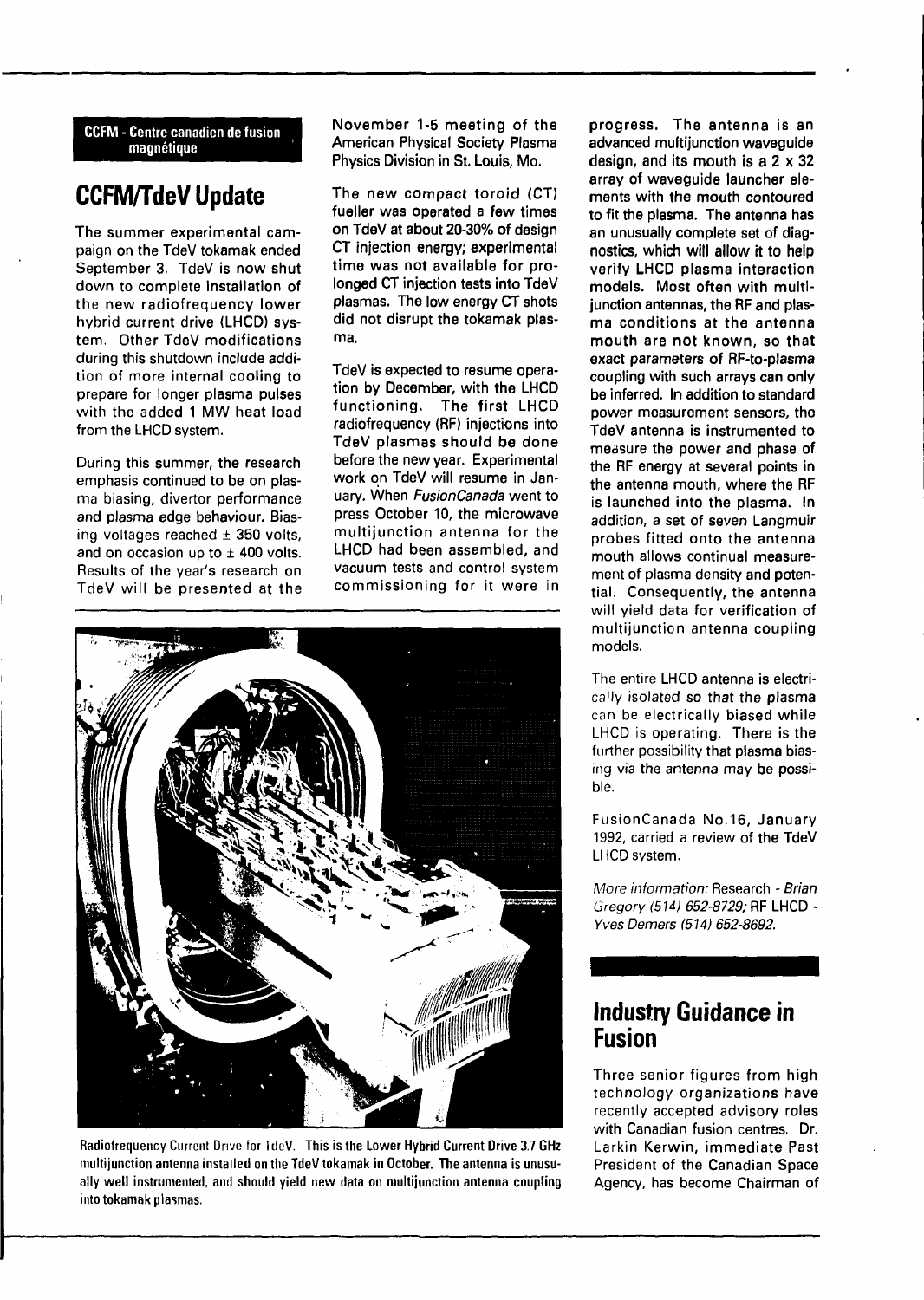two tokamak shots, of hydrogen flux in the tokamak edge plasma. After a tokamak shot, Dr. Guo's apparatus draws back the probe, heats the probe surfaces with a laser pulse, and quantitatively analyses the thermally desorbed gas by mass spectrometry.

Dr. Guo is from Gushi City in Henan Province, China. He joined INRS in 1988 for his doctoral studies including work on TdeV, after receiving his M.Sc. at the Institute of Plasma Physics in Hefei, Anhui Province. In the new year, he will go to JET in England for post doctoral studies in tokamak edge plasma analysis with ExB probes. His studies at JET will be supported by a Post-Doctoral Fellowship from the National Fusion Program. In collaboration with Terreault and Ross, he has published papers on the deposition probe work in Journal of Vacuum Science and Technology (Vol. A 10) and Review of Scientific Instruments (Vol. 54); a paper has been accepted for Plasma Physics and Controlled Fusion.

More information from Houyang Guo (514) 652-8706, or Bernard Terreault (514) 652-8693.

## **DETRITIATION**

# **Water and Hydrogen Detritiation**

#### **CECE process based on waterhydrogen isotopic exchange and electrolysis**

In fusion facilities, tritiated water will often be encountered at low tritium concentrations, perhaps as low as millicuries or microcuries of tritium per litre. Such water might result, for example, from regeneration of molecular sieves used for air detritiation. It can be advantageous to detritiate water by separating it into one stream that is highly tritium-depleted, and another that is tritium-rich. AECL Research at Chalk River Laboratories has developed a detritiation

process which is effective for lowtritium water, but which also will efficiently process water with tritium concentrations that can range from microcuries per litre to tens of Curies per litre.

AECL's Combined Electrolysis and Catalytic Exchange (CECE) process provides a compact, simple method of applying water-hydrogen isotopic exchange to tritium separation. In a packed column, liquid water flows downward over a proprietary AECL wetproofed catalyst that enables the exchange of hydrogen isotopes between water and hydrogen. At the bottom of this column, the water is electrolysed and the resulting hydrogen ascends, passing countercurrent to the downflowing water in the exchange column.

Tritium passes from the ascending hydrogen gas stream into the water descending the column, where it concentrates strongly and so depletes the ascending hydrogen stream in tritium. Tritium concentrations between the top and the bottom of the column can exceed ten orders of magnitude in normal operation. A small side stream of tritium-enriched hydrogen gas would normally be withdrawn from the electrolysis cell for storage or further processing, perhaps by cryogenic distillation or chromatographic isotope separation.

If so desired, the tritium-depleted hydrogen leaving the top of the exchange column can be depleted to extremely low tritium levels (down to about 20 picocuries or less per litre of water, after recombination with oxygen). Such levels are below environmental tritium levels found in precipitation and many natural water bodies. This quality of hydrogen can be produced regardless of the tritium concentration in the water streams fed in for detritiation. Several tritiated water streams can be separately introduced at points appropriate to their concentration, part way down the column. Tritiated hydrogen streams can also be

introduced for detritiation, at intermediate column locations. The CECE process requires an additional untritiated water flow (about 40% of total tritiated water flow) to be introduced at the top of the column. All water flows must be electrolysed in the cell at the column's foot. A low inventory electrolysis cell developed by The Electrolyser Corporation for tritium duty is used. Small quantities of deuterium will normally concentrate with the tritium at the bottom of the column. The process operates at very close to atmospheric pressure.





The CECE process has recently been selected as part of the heavy water upgrading and detritiation facility for the conceptual design for the US Department of Energy's Advanced Neutron Source to be built at Oak Ridge National Laboratories.

Further information from Alistair Miller, Chemical Engineering, AECL Chalk River, (613) 584-3311 ext. 3207, Fax (613) 584-4445.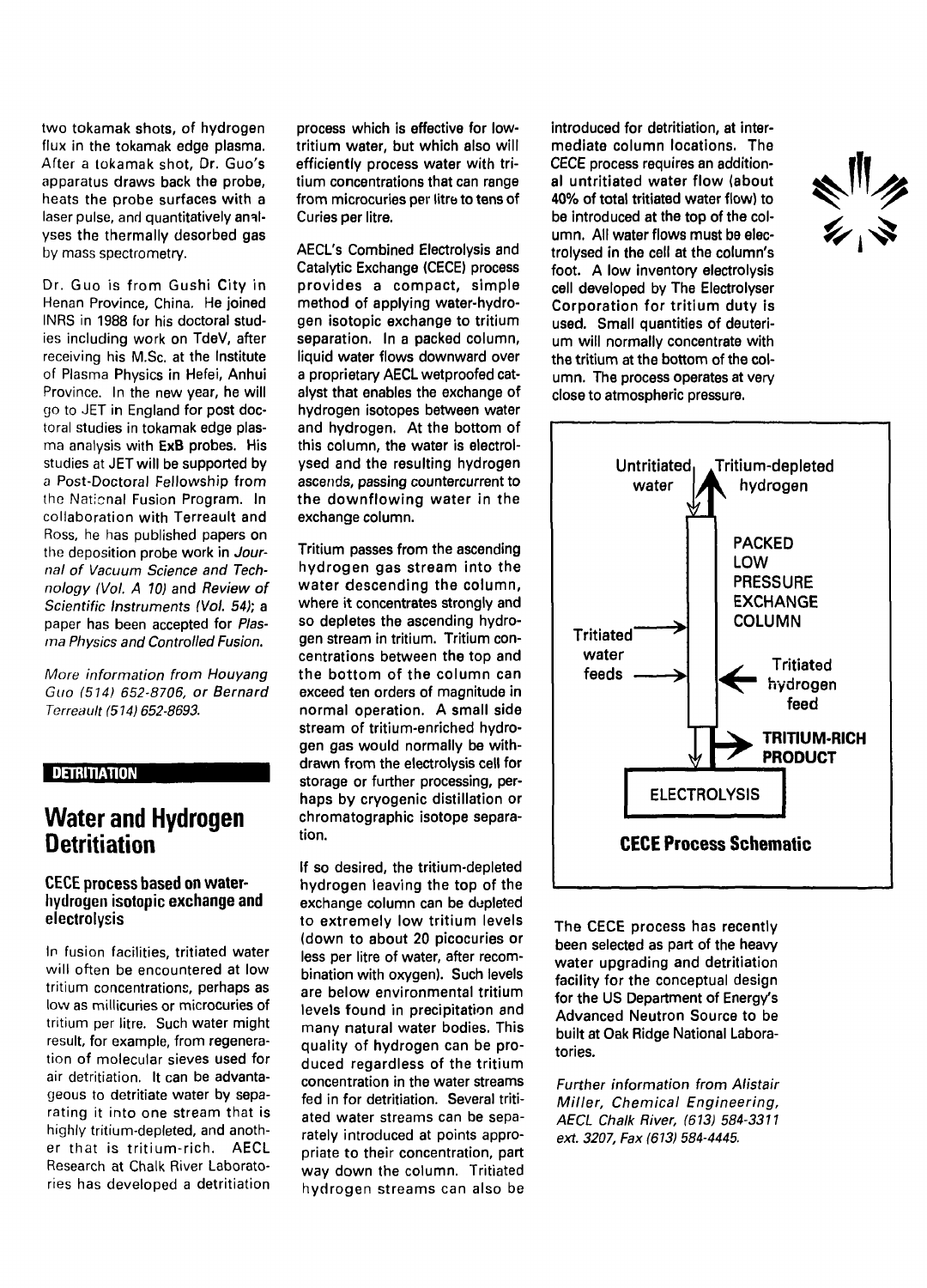for tritium storage, such as the Amersham 0035Mk IV getter assembly. Performance specifications for the calorimeter include measurement errors of less than 0.5%, 2.0% and 10% error on the measurement of 50,000 Curies, 10,000 Curies and 1,000 Curies of tritium, respectively.

Calorimeter measurements of the test tritium sources at Chalk River agreed very well with PVT-c measurements on the same sources. The sources were made at Chalk River by loading the Amersham getter with different quantities of tritium, measured by PVT-c. With the ~50,000 Curie tritium source the calorimeter measurements showed a relative standard deviation (RSD) of 0.4%, and all were within 1% of the PVT-c measurements of that source. PVT-c measurements themselves are considered to have errors in the 1% range for such tritium quantities.

The lower measurement limit of the calorimeter - about 100 curies was also tested. Calorimeters may be useful for measuring the small residual amounts of tritium left fixed on tritium storage beds, or perhaps for assessing small quantities of tritium in waste materials such as tritiated oil or tritiated molecular sieve material. The performance at ~100 Curies was reasonably good, with an RSD of 11.7% over 3 runs. The fixed residual tritium left on a getter storage after normal load-unload operations may be some tens or hundreds of Curies. This residue can be significant for measurements of low added tritium loads in the 100 Curie range, and may affect comparison of calorimeter results with PVT-c measurements.

The calorimeter work was jointly supported by AECL, CFFTP, and Ontario Hydro International.

More information from Joan Miller, AECL Chalk River, (613) 584- 3311 ext 3277, Fax (613) 584-4445.

# **CFFTP Contact Data**

## **Area Code change**

Please note that the telephone/ Fax Area Code for CFFTP numbers was changed to (905) from (416), effective October 5,1993.

### **National Fusion Program**

#### Director, Dr. David P. Jackson

The National Fusion Program (NFP) coordinates and supports fusion development in Canada. NFP was established to develop Canadian fusion capability, in industry and in research and development centres. NFP develops international collaboration agreements, and assists Canadian fusion centres to participate in foreign and international projects.

NFP is managed for Canada by Atomic Energy of Canada Limited. Federal funding is provided by the Department of Energy, Mines and Resources through the Panel on Energy Research and Development.

#### **'FusionCanada' Bulletin**

'FusionCanada' is available free to interested persons. It is published four times each year, in French and English editions. Write to NFP Office, 'Bulletin Subscriptions' (see Contact Data). Please specify French or English edition, (or both if desired), and number of copies if several are required.

Editors are invited to freely use or reprint items from 'FusionCanada'. Please credit 'FusionCanada' and National Fusion Program of Canada. Please also send to the NFP office a copy of the publication, or a proof or copy of the printed piece.

# **Contact Data**

#### **National Fusion Program**

**National Fusion Program AECL Research Chalk River Laboratories, Keys Centre Chalk River, Ontario Canada K0J 1J0**

**Program Office: (613) 584-8036 Fax: (613) 584-4243**

**Dr. David Jackson Director- National Fusion Program (613) 584-8035**

**Dr. Charles Daughney Manager - Magnetic Confinement (613) 584-8037**

**Dr. Gilbert Phillips Manager - Fusion Fuels (613) 584-8038**

**Dr. William Holtslander Manager - International Program (613) 584-8039**

Ce Bulletin est aussi disponible en français

#### **CCFM Centre canadien de fusion magnétique**

**CCFM 1804, montée Ste-Julie Varennes, Québec Canada J3X1S1**

**Dr. Richard Bolton CCFM Director-General (514) 652-8701**

**Dr. Real Décoste CCFM Director-Operations (514) 652-8715**

**Dr. Brian Gregory CCFM Director-Research (514)652-8729**

**Secretariat: (514) 652-8702 Fax:(514)652-8625**

**CFFTP Canadian Fusion Fuels Technology Project**

**CFFTP 2700 Lakeshore Road West Mississauga, Ontario Canada L5J1K3**

**CFFTP Program Manager Dr. Donald Dautovich (905) 855-4700**

**Enquiries: (905) 855-4701 Fax: (905) 823-5020**

#### **FusionCanada Office**

**Macphee Technical Corp. 80 Richmond Street West Suite 1901 Toronto, Ontario Canada M5H2A4 Telephone: (416)777-1869 Fax:(416)777-9804**





**Printed in Canada on recycled paper**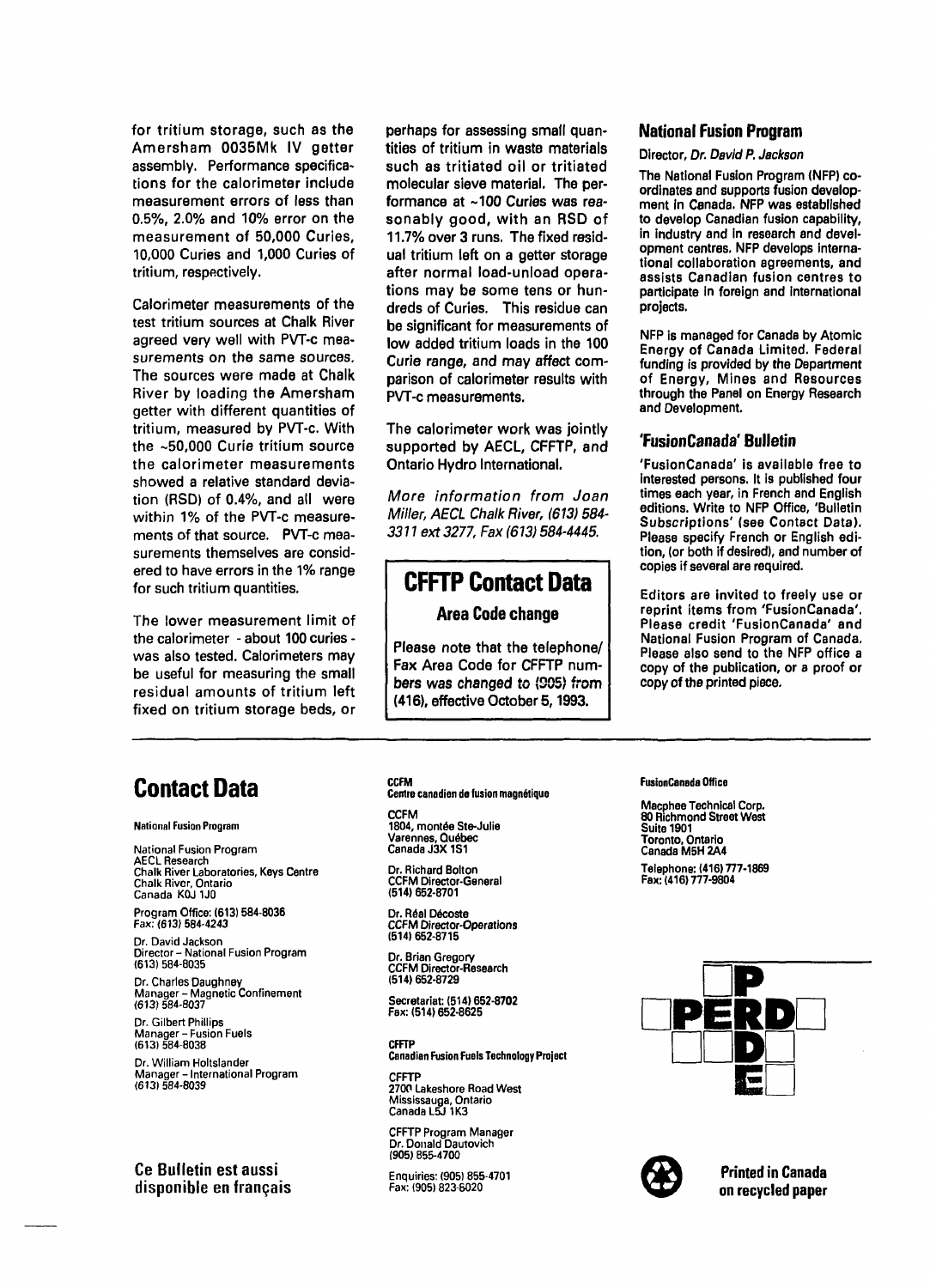ミニク<br>シーマ

# **FusionCanad** Bulletin du Programme national desfusion **a**<br>**a**<br>**a**<br>**a Numéro 22, octobre 1993**

- **Dan s c e numér o**
- **Réunion Canada-Japon**
- **Détritiation de l'eau et de l'hydrogène : procédé CECE de l'EACL**
- **ITER:**
	- **Entreprises qualifiées pour la R-D liée à ITER**
		- **-Affectations**
- **Miseàjour-CCFM/TdeV**
- **Comptabilisation calorimétrique du tritium**
- **Conseillers de l'industrie**
- **Analyse rapide in situ de dépôts superficiels**

**ISSN 0835-4898**

#### **INTERNATIONAL**

# **Réunion Canada-Japon**

Les groupes de fusion du Canada et du Japon collaborent depuis un certain nombre d'années dans le cadre d'un accord bilatéral. Cet accord a été renouvelé en mars 1991, avec la signature d'un Protocole d'accord entre le PNF (Programme national de fusion du Canada) et le JAERI (organisme pilote japonais pour la R-D dans le domaine de la fusion). La collaboration entre le Canada et le Japon s'est amorcée en 1984. Le Protocole d'accord de 1991, portant sur cinq ans, préconise une collaboration beaucoup plus étroite qu'auparavant, dans un éventail élargi de technologies.

Lors de la première réunion officielle Canada-Japon dans le cadre du Protocole d'accord de 1991, tenue le 17 septembre aux laboratoires de l'EACL à Chalk River, les participants ont passé en revue les activités de collaboration des deux pays dans le domaine de la fusion. MM. Susumu Shimamoto et Kenji Okuno, du JAERI, représentaient le Japon, tandis que MM. David Jackson et Bill Holtslander du PNF, M. Richard



**M. Susumu Shimamoto (au centre) et M. Kenji Okuno, représentants du JAERI, aux laboratoires EACL de Chalk River. Mme Joan Miller, du groupe tritium de Chalk River, leur explique les travaux du programme CRITIC II d'irradiation des matières fertiles en réacteur. MM. Shimamoto et Okuno ont séjourné au Canada du 13 au 17 septembre à l'occasion de la première réunion Canada-Japon sur la collaboration dans le domaine de la fusion. Ils ont visité différents centres de technologie de fusion et de tritium.**

Bolton du CCFM et M. Don Dautovich du CFFTP représentaient le Canada. M. Shimamoto est directeur du Département de recherche en génie thermonucléaire au JAERI, tandis que M. Okuno est responsable du Laboratoire de génie du tritium.

Durant les quelques jours qu'ils ont passés au Canada (du 13 au 17 septembre), les représentants du Japon ont visité des centres de fusion et nucléaires s'intéressant particulièrement à la technologie du tritium, aux systèmes de combustibles thermonucléaires, à la R-D sur la régénération du tritium, à la robotique et à la télémanipulation. Outre les laboratoires de Chalk River, ils se sont rendus à l'usine de détritiation de Darlington, au CFFTP, chez SPAR Aérospatiale et aux installations de technologie du tritium de la Direction de la recherche d'Ontario Hydro.

Canadiens et Japonais ont souligné les avantages de la collaboration entre les deux pays dans le domaine de la fusion et l'importance qu'il y avait de la poursuivre. Les deux délégations ont déclaré qu'elles encourageraient activement les projets communs dans ce domaine, chacune dans son pays, en mettant aussi l'accent sur des sujets qui, jusqu'ici, n'avaient pas fait l'objet d'une collaboration très active.

Jusqu'à présent, la collaboration Canada-Japon en matière de fusion a porté essentiellement sur les technologies liées au tritium (en particulier les systèmes d'alimentation en tritium et de régénération du tritium des réacteurs), la radioprotection auprès des réacteurs de fusion et la robotique d'entretien des réacteurs, Elle concernait donc surtout le CFFTP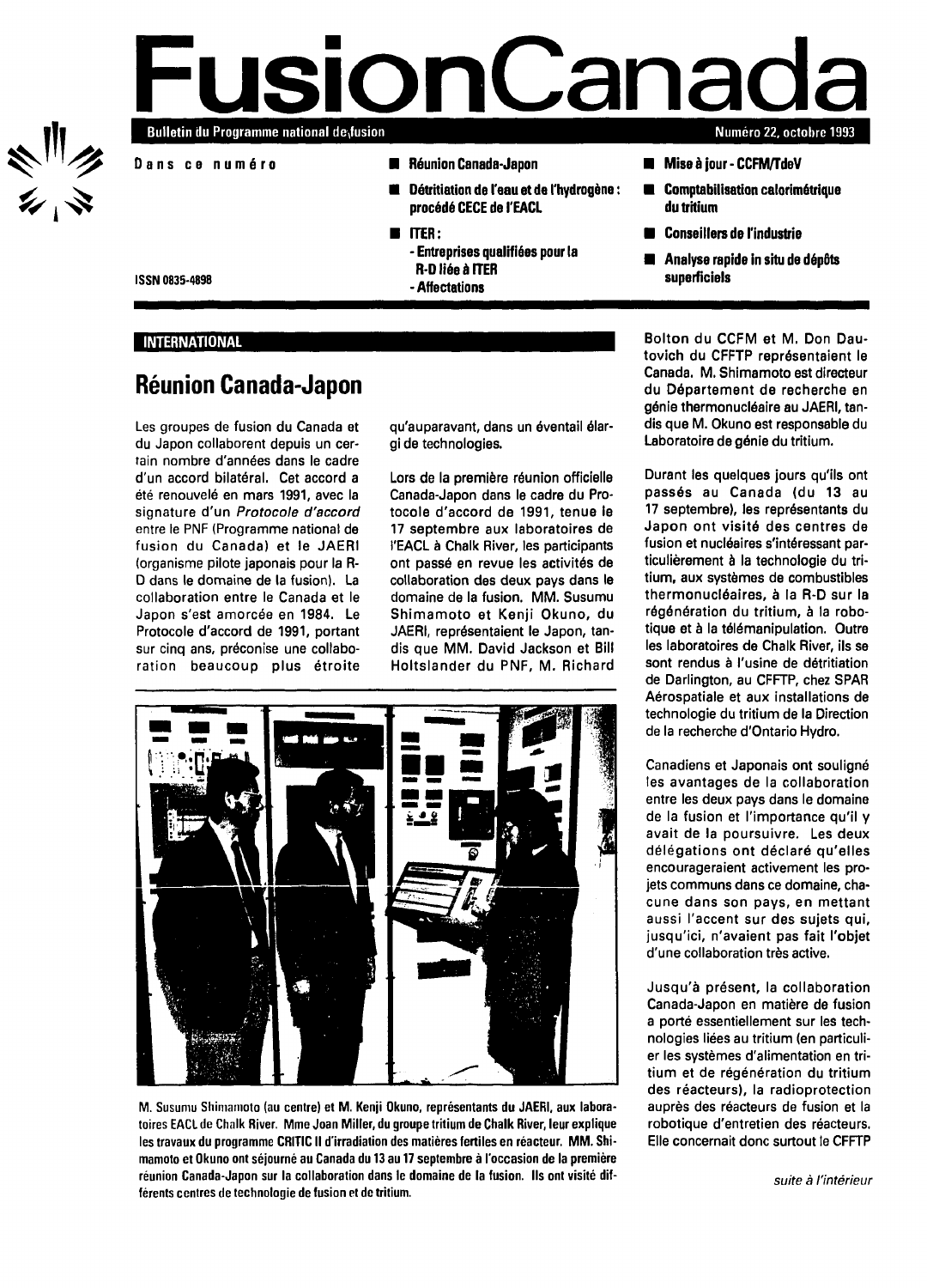# ペ<sup>川</sup>ク<br>シ、マ

# **Réunion Canada-Japon** suite ENSEIGNEMENT/RECHERCHE

(Projet canadien sur la technologie des combustibles thermonucléaires) et les organismes et sociétés affiliés. Les échanges avaient lieu avec différents groupes et départements du JAERI aux établissements de recherche de Naka et de Tokai. En tout, 14 organismes canadiens ont participé à des projets communs. De plus, parallèlement à la collaboration officielle dans le cadre du Protocole d'accord, il existait entre les deux pays une collaboration en recherche fondamentale au niveau universitaire.

Au cours des trois dernières années, la collaboration Canada-Japon a englobé treize sujets distincts; cer-

tains projets en cours ne sont pas terminés. Les projets menés sous la direction du CFFTP du côté canadien sont indiqués ci-dessous.

Bien que le Centre canadien de fusion magnétique (CCFM) et certains centres japonais (JAERI) aient échangé des chercheurs, les circonstances ont fait qu'il n'y a eu jusqu'ici que peu de collaboration officielle en physique du plasma. Les deux délégations ont convenu de favoriser la collaboration dans ce domaine.

Pour plus de renseignements, s'adresser à Bill Holtslander, Programme national de fusion (voir la liste des contacts),

| <b>Organismes canadiens</b><br>(outre le CFFTP)<br>collaborant avec le JAERI | <b>Sujets</b>                                                                                                                                                |
|------------------------------------------------------------------------------|--------------------------------------------------------------------------------------------------------------------------------------------------------------|
| <b>EACL Chalk River</b><br>Université du Manitoba                            | Technologie des céramiques fertiles :<br>- Conception des couches fertiles en<br>céramique<br>- Essai et caractérisation des lits en<br>boulets de céramique |
| Université McMaster                                                          | Comportement du deutérium dans le<br>béryllium.                                                                                                              |
| <b>SPAR Aérospatiale</b>                                                     | Systèmes de commande pour robotique<br>d'entretien des réacteurs de fusion.                                                                                  |
| Ontario Hydro International<br><b>EACL Chalk River</b>                       | Conditionnement et transport du tritium;<br>examen conceptuel et autorisation d'un<br>conteneur de tritium japonais                                          |
| <b>EACL Chalk River</b>                                                      | Neutronique de la fusion - taux de<br>production de tritium dans les matières<br>fertiles                                                                    |
| Direction de la recherche<br>d'Ontario Hydro                                 | Essai d'une grosse pompe de caloporteur<br>japonaise dans des installations d'essais<br>canadiennes                                                          |
| Institute for Aerospace Studies<br>(Université de Toronto)                   | Matériaux exposés au plasma; diffusion<br>du tritium dans le graphite.                                                                                       |
| <b>Stern Laboratories</b>                                                    | Expériences et essais - accidents de perte<br>de caloporteur et de remontée de pres-<br>sion dans un réacteur (partie du pro-<br>gramme ESE de l'AIE).       |
| <b>EACL Chalk River</b><br>Ontario Hydro (Recherche<br>et radioprotection)   | Expériences communes et modélisation<br>du comportement du tritium dans<br>l'environnement (partie du programme<br>ESE de l'AIE).                            |
| <b>EACL Chalk River</b>                                                      | Essais en réacteur de matières fertiles en<br>céramique (partie du programme de<br>matières fertiles BEATRIX II de l'AIE).                                   |

# **Analyse rapide in situ de dépôts superficiels**

### **Nouveau Ph.D. : Analyse par désorption laser des ions déposés sur des sondes polarisables**

M. Houyang Guo a mis au point un nouveau diagnostic d'analyse rapide des ions déposés sur des surfaces dans le cadre de son travail de doctorat sur TdeV. Il a reçu son Ph.D. de l'INRS-Énergie et Matériaux cet été. L'INRS fait partie de l'Université du Québec et est membre du CCFM/TdeV. Le CCFM et l'INRS ont pour mission de former des chercheurs dans le domaine de la fusion. Les étudiants peuvent faire tout leur travail de thèse sur TdeV.

La technique mise au point par M. Guo, sous la direction du professeur Bernard Terreault, permet d'analyser les flux des isotopes de l'hydrogène dans le plasma de bord des tokamaks par désorption laser in situ des ions déposées sur des sondes en silicium, béryllium et carbone. Les ions désorbés sont immédiatement analysés par spectrométrie de masse. Les surfaces des sondes sont polarisables par rapport au plasma. L'analyse demande une ou deux minutes.

C'est une technique particulièrement utile pour analyser rapidement le recyclage de l'hydrogène sur les surfaces internes des tokamaks dans des conditions variables. L'obtention rapide de ces données sera très précieuse, par exemple, durant le conditionnement des parois des tokamaks ou les expériences d'absorption ou d'alimentation des tokamaks en hydrogène.

Les sondes superficielles sont utilisées depuis longtemps pour étudier le dépôt de l'hydrogène et des impuretés sur les parois des tokamaks. Jusqu'ici, l'analyse de ces dépôts était lente. Elle avait lieu en différé et utilisait des techniques comme la microanalyse nucléaire en laboratoire, après avoir sorti la sonde du tokamak. Par contre, la technique d'analyse par désorption laser de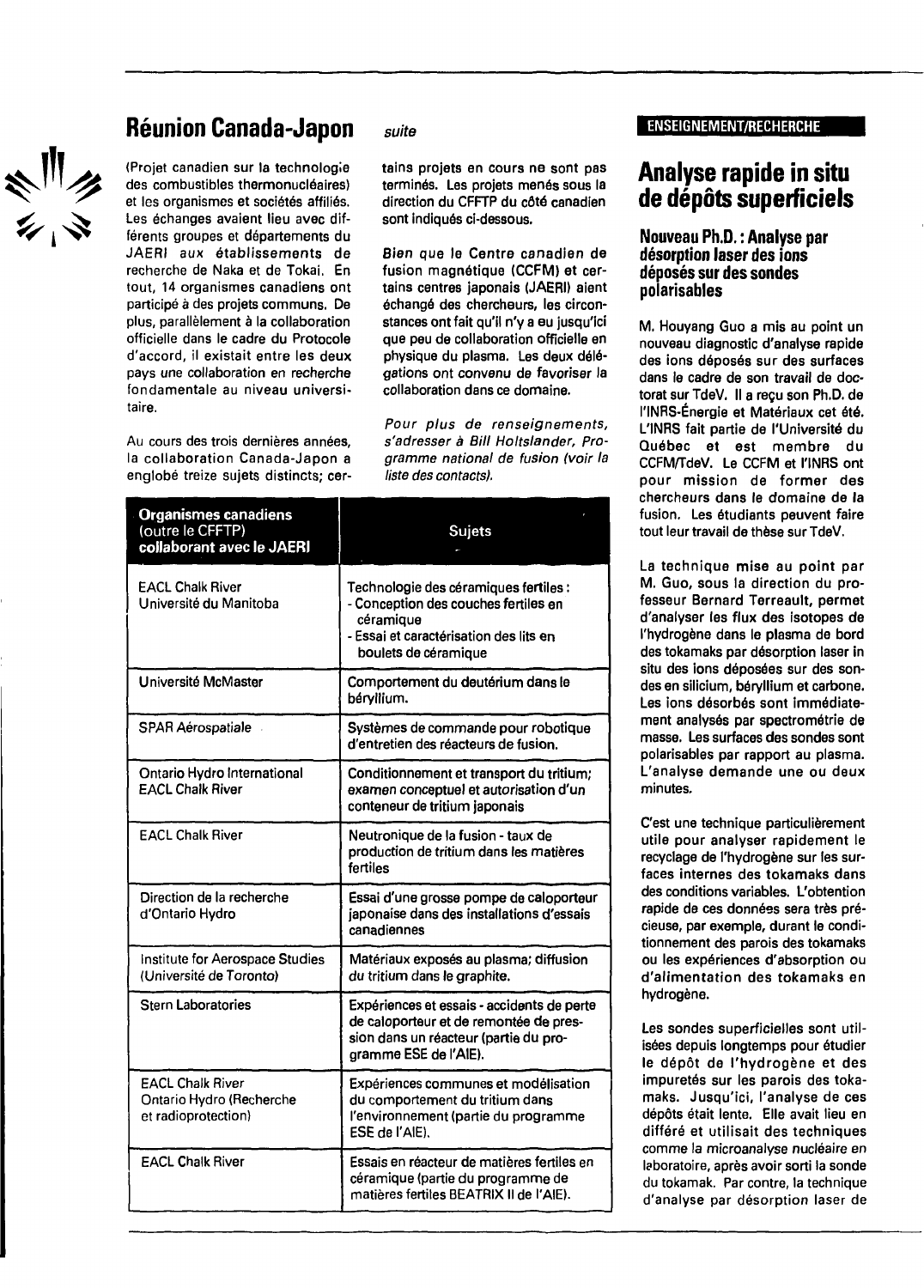# **Conseillers de l'industrie**

Trois personnalités d'organisations de haute technologie ont accepté de remplir le rôle de conseillers auprès des centres de fusion du Canada. M. Larkin Kerwin, président sortant de l'Agence spatiale canadienne, a accepté de présider le Comité consultatif du Centre canadien de fusion magnétique (CCFM). M. Joseph Wright, de Xerox Corporation, et M. Leonard Bolger, de l'Institut canadien de recherches avancées (ICRA), ont accepté de siéger au Comité de direction du CFFTP (Projet canadien sur la technologie des combustibles thermonucléaires). Au CFFTP et au CCFM, on estime qu'il est très important que l'industrie participe à la R-D dans le domaine de la fusion et bénéficie d'un transfert des technologies de fusion.

Le Comité de direction du CFFTP est chargé de guider le CFFTP en matière de stratégie et d'approuver ses programmes. M. Wright est viceprésident et directeur du Centre canadien de recherche Xerox. Ses responsabilités comprennent, entre autres, la direction des activités de recherche sur les matériaux dans le monde pour Xerox Corporation. Il s'intéresse aussi à la gestion de la technologie. M. Bolger est viceprésident de l'ICRA. Avant d'entrer à l'institut, il était vice-président de Shell Canada et président de Shell Chimie du Canada. Il possède une grande expérience dans le développement des affaires à l'échelle internationale et dans la gestion de la recherche et de la technologie. Il est membre du Comité de la science et de la technologie du Conference Board du Canada, ainsi que du Comité associé de l'intelligence artificielle du Conseil national de recherches du Canada.

Le Comité consultatif du CCFM est constitué de chercheurs et de scientifiques de haut niveau. Il examine les programmes scientifiques du CCFM et présente des recommandations stratégiques pour l'exploitation de TdeV. Physicien distingué, M. Kerwin fait bénéficier le comité de son expertise en gestion de la

recherche. Avant d'entrer à l'Agence spatiale canadienne en 1989, il avait occupé les postes de président du Conseil national de recherches du Canada et de recteur de l'Université Laval.

Certains membres du Conseil d'administration du CCFM apportent une expertise de haut niveau en gestion dans des domaines v riés. C'est ainsi que le président, M. Raymond Pinard, était vice-président directeur et chef de l'exploitation de Domtar Inc., important producteur canadien de papiers et de produits apparentés, que M. François Tavenas, qui est entré au conseil en 1992, est viceprincipal de l'Université McGill et que M. Paul Major, entré au conseil en 1991, a occupé le poste de viceprésident adjoint chez Bell Canada jusqu'en 1990.

#### **ITER**

# **Entreprises qualifiées pour la R-D liée à ITER**

Après un examen technique, Euratom a approuvé officiellement la participation de quatre groupes d'entreprises canadiennes aux tâches de R-D liées aux études EDA d'ITER de l'Europe. Chaque groupe est qualifié pour participer à l'une des 15 tâches de R-D en technologie identifiées par Euratom. Les quatre domaines sont les suivants :

- Lignes de transmission HF de grande puissance (120 à 180 GHz).
- Robotique : Qualification des normes et des outils.
- Robotique : Transporteurs et organes effecteurs.
- Manipulation du tritium et détritiation de l'air.

# **Affectations à ITER**

M. Paul-Henri Rebut a approuvé récemment le choix de deux ingénieurs canadiens pour l'équipe commune d'ITER.

À Naka (Japon). M. Otto Kveton, du CFFTP, se rendra au centre ITER de Naka, en tant que membre du groupe tritium de la Division technologie nucléaire d'ITER.

À Garching (Allemagne). M. Peter Ladd, du CFFTP, qui travaille déjà à

Garching sur le projet NET, a été choisi comme membre de l'équipe commune à la Division déflecteurs et interface plasma d'ITER au centre ITER de Garching.

#### COMPTABILISATION DU TRITIUM

# **Comptabilisation calorimétrique du tritium**

Utilisant des quantités de tritium comprises entre 50 curies et 50 000 curies, le groupe tritium des laboratoires EACL à Chalk River a essayé sur le terrain un calorimètre de comptabilisation du tritium pour le laboratoire de tritium ETHEL (Centre commun de recherche d'Ispra, Italie). Ce calorimètre a été mis au point par A.N. Technology Ltd (ANTECH) d'Ascot (Angleterre) pour répondre aux besoins d'ETHEL en matière de comptabilisation du tritium. Des représentants des centres de tritium d'Italie, d'Allemagne, des États-Unis et du Canada assistaient aux essais.

Il est important de comptabiliser les stocks de tritium pour des raisons de sécurité, de radioprotection et de coûts. La calorimétrie devient progressivement une technique standard de comptabilisation du tritium, parallèlement à la technique traditionnelle PVT-c (pression-volumetempérature-concentration). C'est une technique non intrusive, qui évalue la quantité de tritium contenue dans une enceinte fermée, indépendamment de son état physique ou de sa forme chimique. Elle permet donc des mesures directes sur les liquides et les solides tritiés et sur le tritium élémentaire.

Les calorimètres sont construits en fonction des enceintes utilisées. Ils mesurent la chaleur dégagée dans la structure de l'enceinte par l'absorption du rayonnement bêta de désintégration du tritium. La puissance libérée par la désintégration du tritium est 33,7 milliwatts par 1 000 curies ou 324 milliwatts par gramme de tritium. Le calorimètre doit être étalonné avec chaque enceinte, car tes caractéristiques thermiques de cette dernière peuvent varier suivant son type. Le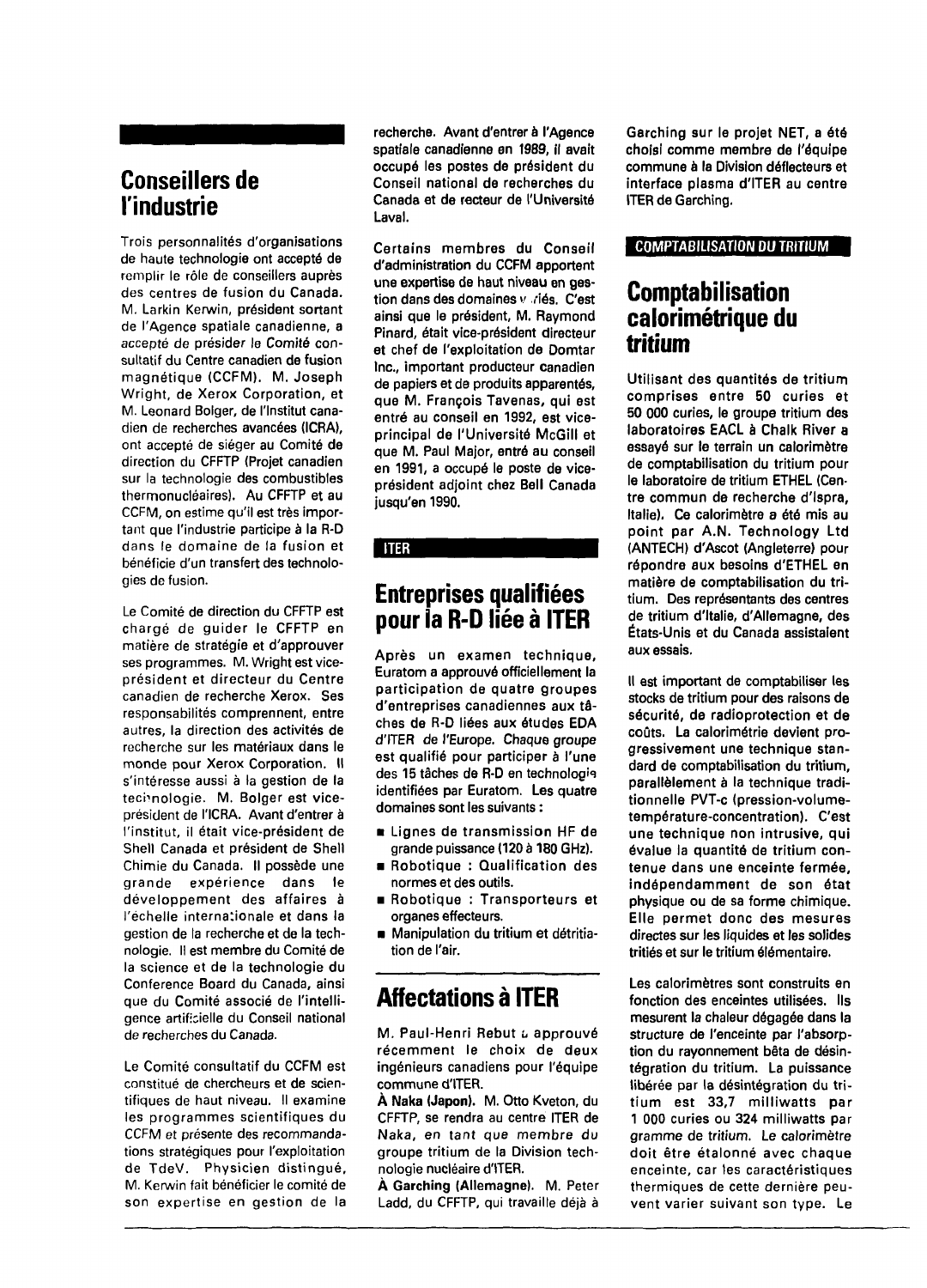**CCFM - Centre canadien de fusion magnétique**

# **Mise à jour - CCFM/TdeV**

La campagne expérimentale de l'été su TdeV a pris fin le 3 septembre. TdeV est maintenant arrêté pour terminer l'installation du nouveau système d'entraînement de courant à l'hybride inférieure (LHCD). D'autres modifications sont prévues sur TdeV au cours de cet arrêt, en particulier l'amélioration du refroidissement interne pour préparer la machine aux impulsions plasma plus longues et à la charge thermique supplémentaire de 1 MW due au système LHCD.

Durant la campagne d'été, l'accent s'est maintenu sur la polarisation du plasma, le fonctionnement en mode déflecteurs et le comportement du plasma de bord. Les tensions de polarisation ont atteint  $\pm$  350 volts (avec des pointes  $a \pm 400$  volts). Les résultats obtenus durant l'année sur TdeV seront présentés à l'occasion du congrès de la section de physique du plasma de l'American Physical Society, à St. Louis (Missouri), du 1<sup>er</sup> au 5 novembre.

Le nouvel injecteur de toroïdes compacts (TC) de TdeV a fonctionné à quelques reprises, avec l'injection de TC d'énergie comprise entre 20 et 30 % de l'énergie nominale. Le programme expérimental, fort chargé, n'a pas permis d'effectuer des essais d'injection plus poussés. Les injections de TC de basse énergie n'ont pas perturbé le plasma tokamak

TdeV devrait être remis en service en décembre, avec un système LHCD en état de fonctionnement. Les premières injections d'énergie HF dans le plasma de TdeV au moyen du système LHCD devraient avoir lieu avant la fin de l'année. Les expériences sur TdeV reprendront en janvier.



Entrainement de courant HF pour 1 de V. Cette antenne à multijonctions de 3,7 GHz a été installce sur le tokamak TdeV en octobre, pour l'entraînement de courant à **l'hybride** inférieure (LHCD). Exceptionnellement bien dotée en instruments, elle devrait fournir de nouvelles données sur le couplage HF des antennes à multijonctions avec le plasma tokamak.

À la mise sous presse de Fusion-Canada, le 10 octobre, l'antenne HFà multijonctions du système LHCD venait d'être assemblée et les essais de vide et la mise en service du système d'asservissement étaient en cours. Cette antenne très performante est conçue suivant le principe des multijonctions de guides d'ondes. Sa sortie est constituée d'une matrice de 2 fois 32 fentes rayonnantes, de forme adaptée au contour du plasma de bord. Elle est dotée d'une série de diagnostics exceptionnellement complète pour aider à confirmer les modèles d'interaction entre le plasma et le système LHCD. La plupart du temps, en effet, les conditions HF et plasma à la sortie des antennes à multijonctions sont inconnues et on ne peut déterminer les paramètres exacts de couplage HF-plasma que de manière indirecte. Outre les sondes standard de mesure de puissance, l'antenne LHCD de TdeV est dotée d'instruments permettant de mesurer la puissance et la phase HF en différents points de sa sortie, là où l'énergie HF est injectée dans le plasma. Enfin, un ensemble de sept sondes de Langmuir montées à la sortie de l'antenne permettra de mesurer den antenne pennettra de mesurer en continu la densité du plasma et son potentiel. L'antenne va donc fournir des données pe<mark>rmettant de</mark><br>confirmer les modèles de couplage.

Toute l'antenne LHCD est isolée électriquement, de façon à permettre la polarisation du plasma durant le fonctionnement du système LHCD. Enfin, on envisage la possibilité de polariser le plasma par l'intermédiaire de l'antenne.

Le système LHCD de TdeV est présenté dans le numéro 16 de janvier 1992 de FusionCanada.

Pour plus de renseignements, s'adresser à Brian Gregory (Recherche), (514) 652-8729, ou à Yves Demers (Systèmes HF, LHCD), 1514) 652-8692.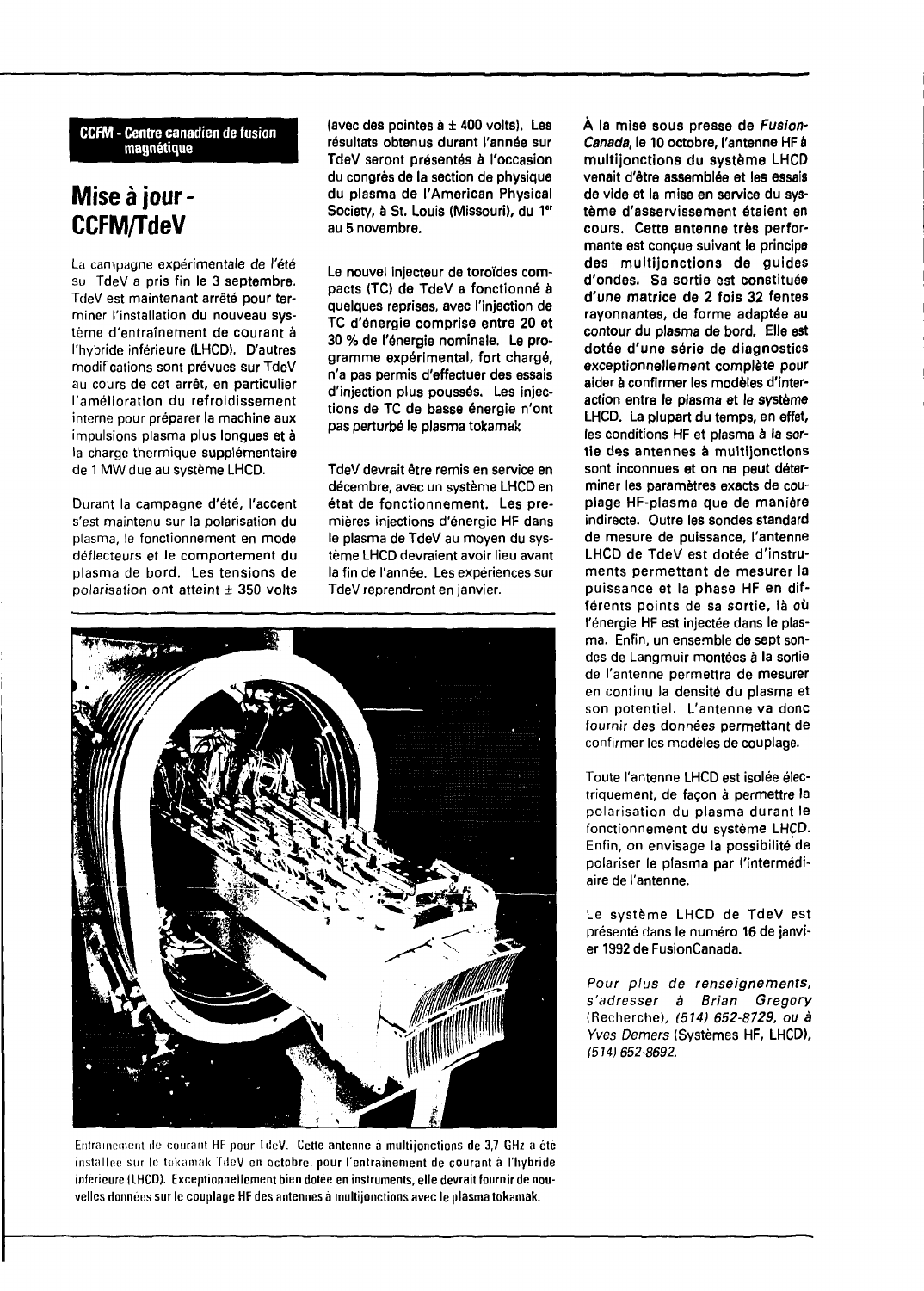M. Guo est rapide **et permet** d'obtenir, entre deux **tirs tokamaks,** dus données sur **le flux d'hydrogène** clans lu plasma de bord. Après un **tir** tokamak, le dispositif **de** M. **Guo** rétracte la sonde, en **chauffe** la surface avec une **impulsion laser et** analyse quantitativement **les gaz** déporb<mark>és par spe**c**trométrie de</mark> masse.

M. Guo est natif de **la** ville de **Gushi,** dans la province de **Henan, en Chine.** Titulaire d'une **maîtrise en sciences** do l'Institut de physique **du plasma** do Hefei, dans la **province d'Anhui, il** est entré à **l'INRS** en **1988 pour y** faire ses études de **doctorat et** travailler en particulier **sur TdeV.** L'année prochaine, il **se rendra** au JET, on Angleterre, **pour y** poursuivre des études post-doctorales en analyse du **plasma de bord des** tokamaks avec des sondes **ExB.** Il bénéficiera pour cela d'une **bourse du** Programme **national** de **fusion. En** collaboration avec **MM. Terreault et** Ross, il a publié des articles **sur son** travail avec les **sondes dans Journal** of Vacuum Science and **Technology** (vol. A 10) et dans Review **of** Scientific Instruments **(vol. 54). La revue** Plasma Physics and **Controlled** Fusion a accepté de publier un article.

Pour plus de renseignements, s'adresser à Houyang Guo, (514) 652-8706, ou à Bernard Terreault, (514) 652-8693.

## **IDÉTRITIATION**

# **Détritiation de l'eau et de l'hydrogène**

## Procédé CECE combinant **l'élec**trolysc et l'échange isotopique eau-hydrogène

Dans les installations de fusion, on aura souvent besoin **de traiter de** l'eau faiblement tritiée, d'activité comprise entre quelques microcuries et quelques millicuries par litre. Cotte eau tritiée proviendra, par exemple, de la régénération des tamis moléculaires utilisés pour détritier l'air. Pour détritier l'eau, il peut être avantageux de la diviser en **deux courants, l'un très appauvri en tritium et l'autre enrichi en tritium. EACL Recherche a mis au point, aux laboratoires de Chalk River, un procédé capable, non seulement de détritier de l'eau faiblement tritiée, mais en fait de traiter de l'eau dont la concentration en tritium va de quelques microcuries par litre à quelques dizaines de curies par litre,**

**Le procédé CECE de l'EACL combine l'électrolyse et l'échange catalytique. C'est une méthode simple et compacte, qui applique à l'extraction du tritium les principes de l'échange isotopique eau-hydrogène. L'eau s'écoule dans une colonne contenant un catalyseur hydrophobe spécial de l'EACL qui permet d'échanger les isotopes de l'hydrogène entre le courant d'eau descendant et un courant d'hydrogène ascendant. L'eau est électrolysée au bas de la colonne et c'est l'hydrogène ainsi obtenu qui monte dans la colonne.**

**Dans la colonne, le tritium passe du courant d'hydrogène ascendant à l'eau, qui le concentre fortement. La différence de concentration de tritium dans l'hydrogène entre le haut et le bas de la colonne peut dépasser un facteur de 10'° en régime continu. Un faible courant d'hydrogène gazeux enrichi en tritium est soutiré de la cellule électrolytique pour être entreposé ou pour être traité par distillation cryogénique ou par séparation chromatographique.**

**Au besoin, on peut abaisser la concentration de tritium dans le courant d'hydrogène sortant en haut de la colonne jusqu'à une valeur extrêmement faible (20 picocuries ou moins par litre d'eau après recombinaison avec l'oxygène). Une telle concentration est inférieure à ce qu'on mesure dans l'eau de pluie et dans bon nombre de masses d'eau naturelles. Cette qualité d'hydrogène s'obtient indépendamment de la concentration de tritium dans l'eau tritiée envoyée dans la colonne. On peut introduire plusieurs courants d'eau tritiée dans la colonne en des points appropriés, qui dépendent de la concentration en tritium. On peut aussi introduire de l'hydrogène tritié en différents points** de **la colonne.** Le procédé **CECE** requiert **un apport d'eau non tritiée (représentant** environ **40** % du débit total d'eau tritiéeî

en haut de la colonne. Toute l'eau doit être électrolysée au bas de la colonne dans la cellule de faible contenance mise au point par The Electrolyser Corporation pour le tritium. Une faible quantité de deuterium se concentre normalement avec le tritium au bas de la colonne. L'ensemble fonctionne à une pression très voisine de la pression atmosphérique.





Le procédé CECE a été choisi récemment pour les installations d'épuration et de détritiation de l'eau lourde destinées à la source perfectionnée de neutrons étudiée pour le ministère de l'Énergie des États-Unis, source qui doit être construite à Oak Ridge National Laboratories.

Pour plus de renseignements, s'adresser à Alistair Miller, génie chimique, EACL Chalk River, (613) 584-3311, poste 3207, fax (613)584-4445.